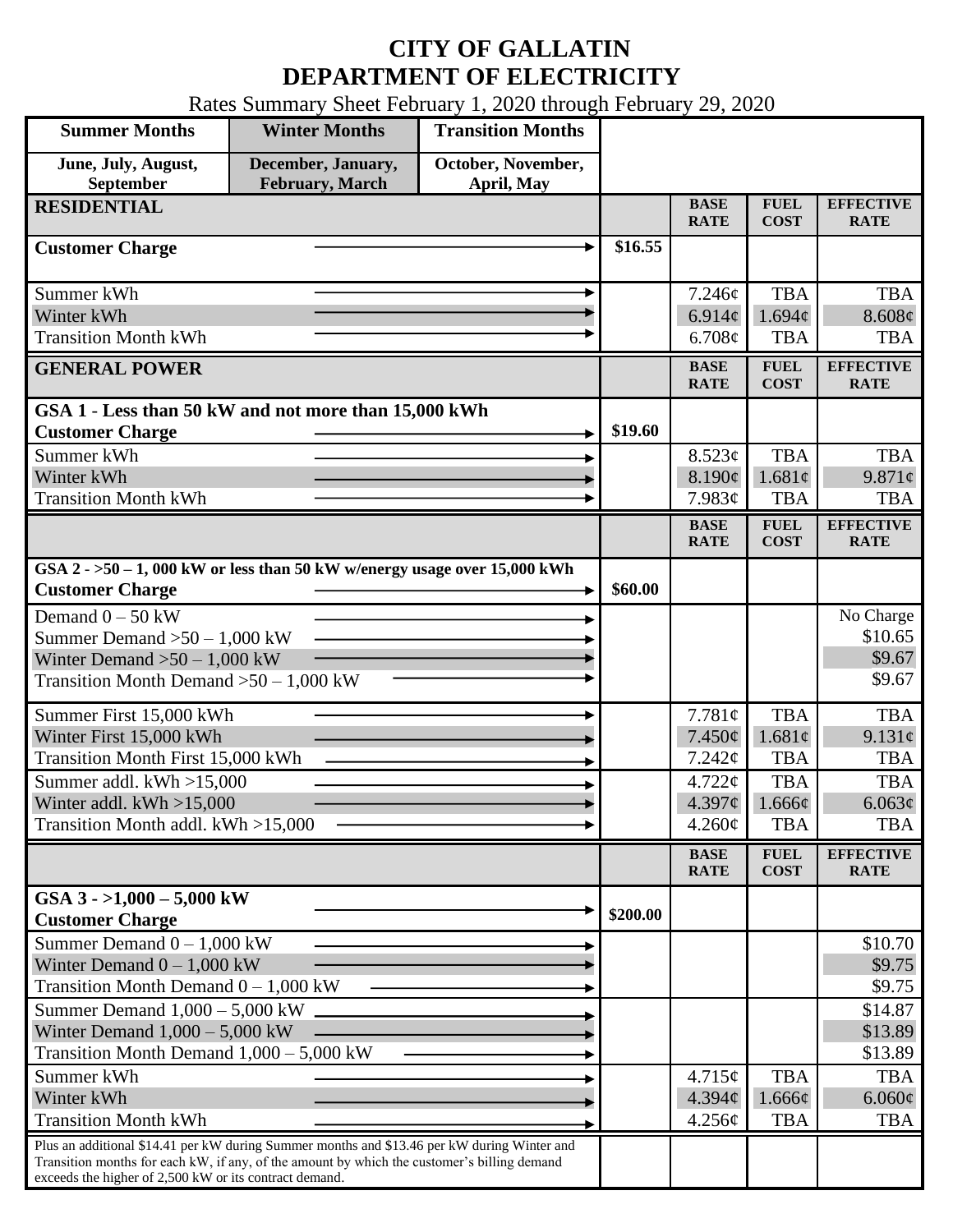| <b>Summer Months</b>                     | <b>Winter Months</b>                             | <b>Transition Months</b> |         |                            |                            |                                 |
|------------------------------------------|--------------------------------------------------|--------------------------|---------|----------------------------|----------------------------|---------------------------------|
| June, July, August,                      | December, January,                               | October, November,       |         |                            |                            |                                 |
| September                                | February, March                                  | April, May               |         |                            |                            |                                 |
| <b>GENERAL POWER CONTINUE</b>            |                                                  |                          |         | <b>BASE</b><br><b>RATE</b> | <b>FUEL</b><br><b>COST</b> | <b>EFFECTIVE</b><br><b>RATE</b> |
| <b>TD GSA</b>                            |                                                  |                          |         |                            |                            |                                 |
| <b>Customer Charge</b>                   |                                                  |                          | \$1,500 |                            |                            |                                 |
| <b>Onpeak Summer Demand</b>              |                                                  |                          |         |                            |                            | \$10.87                         |
| <b>Onpeak Winter Demand</b>              |                                                  |                          |         |                            |                            | \$9.99                          |
| <b>Onpeak Transition Month Demand</b>    |                                                  |                          |         |                            |                            | \$9.99                          |
| <b>Offpeak Excess of Contract Demand</b> |                                                  |                          |         |                            |                            |                                 |
| Summer                                   |                                                  |                          |         |                            |                            | \$10.87                         |
| Winter                                   |                                                  |                          |         |                            |                            | \$9.99                          |
| Transition                               |                                                  |                          |         |                            |                            | \$9.99                          |
| <b>Max Demand</b>                        |                                                  |                          |         |                            |                            | \$5.23                          |
| <b>Onpeak Summer kWh</b>                 |                                                  |                          |         | $8.049\!\!\not\!\epsilon$  | <b>TBA</b>                 | <b>TBA</b>                      |
| <b>Onpeak Winter kWh</b>                 |                                                  |                          |         | 6.520¢                     | 1.686¢                     | 8.206¢                          |
| <b>Onpeak Transition Month kWh</b>       |                                                  |                          |         | 5.115¢                     | <b>TBA</b>                 | <b>TBA</b>                      |
| Offpeak Summer kWh First 200 HUD         |                                                  |                          |         | 4.700¢                     | <b>TBA</b>                 | <b>TBA</b>                      |
| Offpeak Summer kWh Next 200 HUD          |                                                  |                          |         | $0.452\mathcal{C}$         | <b>TBA</b>                 | <b>TBA</b>                      |
| <b>Additional HUD</b>                    |                                                  |                          |         | 0.149¢                     | <b>TBA</b>                 | <b>TBA</b>                      |
| Offpeak Winter kWh First 200 HUD         |                                                  |                          |         | 4.996¢                     | 1.686¢                     | 6.682¢                          |
| Offpeak Winter kWh Next 200 HUD          |                                                  |                          |         | $0.452\epsilon$            | 1.686¢                     | 2.138¢                          |
| <b>Additional HUD</b>                    |                                                  |                          |         | 0.149¢                     | 1.686¢                     | $1.835\phi$                     |
| Offpeak Transition kWh First 200 HUD     |                                                  |                          |         | 5.115¢                     | <b>TBA</b>                 | <b>TBA</b>                      |
| Offpeak Transition kWh Next 200 HUD      |                                                  |                          |         | .452 $\mathfrak{c}$        | <b>TBA</b>                 | <b>TBA</b>                      |
| <b>Additional HUD</b>                    |                                                  |                          |         | .149 $\phi$                | <b>TBA</b>                 | <b>TBA</b>                      |
|                                          |                                                  |                          |         | <b>BASE</b><br><b>RATE</b> | <b>FUEL</b><br><b>COST</b> | <b>EFFECTIVE</b><br><b>RATE</b> |
| GSB Demands from $5,001 - 15,000$ kW     |                                                  |                          |         |                            |                            |                                 |
| <b>Customer Charge</b>                   |                                                  |                          | \$1,500 |                            |                            |                                 |
| Onpeak Summer Demand 5,000 - 15,000 kW   |                                                  |                          |         |                            |                            | \$10.87                         |
| Onpeak Winter Demand $5,000 - 15,000$ kW |                                                  |                          |         |                            |                            | \$9.90                          |
|                                          | Onpeak Transition Month Demand 5,000 – 15,000 kW |                          |         |                            |                            | \$9.90                          |
| <b>Offpeak Excess of Contract Demand</b> |                                                  |                          |         |                            |                            |                                 |
| Summer                                   |                                                  |                          |         |                            |                            | \$10.87                         |
| Winter                                   |                                                  |                          |         |                            |                            | \$9.90                          |
| Transition                               |                                                  |                          |         |                            |                            | \$9.90                          |
| <b>Max Demand</b>                        |                                                  |                          |         |                            |                            | \$5.21                          |
| <b>Onpeak Summer kWh</b>                 |                                                  |                          |         | 6.513¢                     | <b>TBA</b>                 | <b>TBA</b>                      |
| <b>Onpeak Winter kWh</b>                 |                                                  |                          |         | 5.378 $\phi$               | 1.650¢                     | 7.028¢                          |
| <b>Onpeak Transition Month kWh</b>       |                                                  |                          |         | 3.990¢                     | <b>TBA</b>                 | <b>TBA</b>                      |
| Offpeak Summer kWh First 200 HUD         |                                                  |                          |         | 4.022¢                     | <b>TBA</b>                 | <b>TBA</b>                      |
| Offpeak Summer kWh Next 200 HUD          |                                                  |                          |         | 0.564¢                     | <b>TBA</b>                 | <b>TBA</b>                      |
| <b>Additional HUD</b>                    |                                                  |                          |         | 0.223¢                     | <b>TBA</b>                 | <b>TBA</b>                      |
| Offpeak Winter kWh First 200 HUD         |                                                  |                          |         | $4.244\phi$                | $1.650\phi$                | 5.894 $\phi$                    |
| Offpeak Winter kWh Next 200 HUD          |                                                  |                          |         | 0.564¢                     | $1.650\phi$                | 2.214¢                          |
| <b>Additional HUD</b>                    |                                                  |                          |         | $0.223\phi$                | 1.650¢                     | $1.873\phi$                     |
| Offpeak Transition kWh First 200 HUD     |                                                  |                          |         | 3.990¢                     | <b>TBA</b>                 | <b>TBA</b>                      |
| Offpeak Transition kWh Next 200 HUD      |                                                  |                          |         | 0.564¢                     | <b>TBA</b>                 | <b>TBA</b>                      |
| <b>Additional HUD</b>                    |                                                  |                          |         | $0.223\phi$                | <b>TBA</b>                 | TBA                             |

## **Page 2 - Rates Summary Sheet February 1, 2020 through February 29, 2020**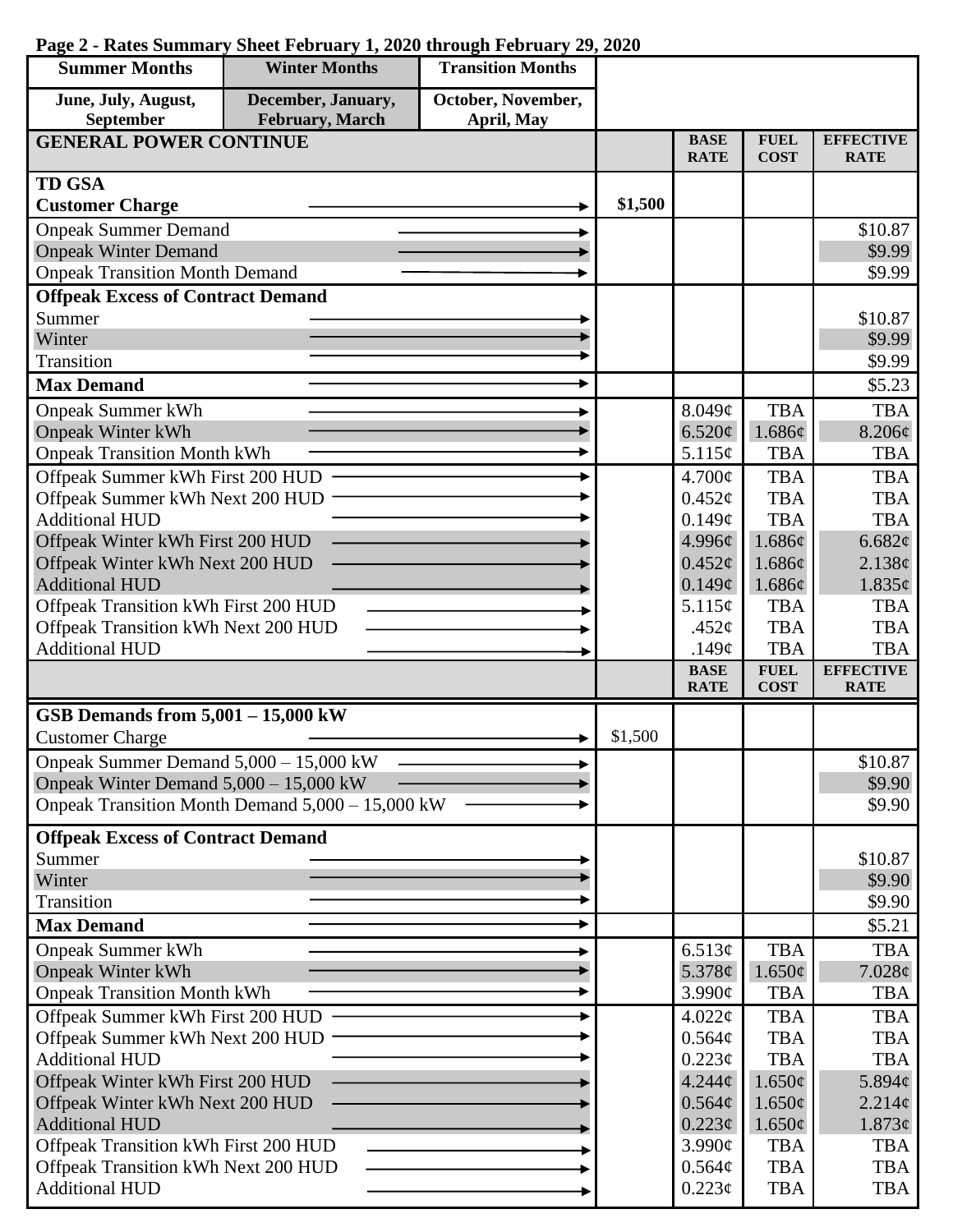## **Page 3 - Rates Summary Sheet February 1, 2020 through February 29, 2020**

| <b>Summer Months</b>                                         | <b>Winter Months</b> | <b>Transition Months</b> |         |                            |                            |                                 |
|--------------------------------------------------------------|----------------------|--------------------------|---------|----------------------------|----------------------------|---------------------------------|
| June, July, August,                                          | December, January,   | October, November,       |         |                            |                            |                                 |
| <b>February</b> , March<br>September<br>April, May           |                      |                          |         |                            |                            |                                 |
| <b>GENERAL POWER CONTINUE</b>                                |                      |                          |         | <b>BASE</b><br><b>RATE</b> | <b>FUEL</b><br><b>COST</b> | <b>EFFECTIVE</b><br><b>RATE</b> |
| MSB Demands greater than 5,000 kW                            |                      |                          |         |                            |                            |                                 |
| <b>Customer Charge</b>                                       |                      |                          | \$1,500 |                            |                            |                                 |
| Onpeak Summer Demand > 5,000                                 |                      |                          |         |                            | \$10.24                    |                                 |
| Onpeak Winter Demand > 5,000                                 |                      |                          |         |                            |                            | \$9.27                          |
| Onpeak Transition Month Demand > 5,000                       |                      |                          |         |                            |                            | \$9.27                          |
| <b>Max Demand</b>                                            |                      |                          |         |                            |                            | \$2.26                          |
| <b>Offpeak Excess of Contract Demand</b>                     |                      |                          |         |                            |                            |                                 |
| Summer                                                       |                      |                          |         |                            |                            | \$10.24                         |
| Winter                                                       |                      |                          |         |                            |                            | \$9.27                          |
| Transition                                                   |                      |                          |         |                            |                            | \$9.27                          |
| <b>Onpeak Summer kWh</b>                                     |                      |                          |         | 5.779¢                     | <b>TBA</b>                 | <b>TBA</b>                      |
| <b>Onpeak Winter kWh</b>                                     |                      |                          |         | 4.639¢                     | 1.663¢                     | $6.302\ell$                     |
| <b>Onpeak Transition Month kWh</b>                           |                      |                          |         | 3.589¢                     | <b>TBA</b>                 | <b>TBA</b>                      |
| Offpeak Summer kWh First 200 HU <del>D</del>                 |                      |                          |         | 3.279¢                     | <b>TBA</b>                 | <b>TBA</b>                      |
| Offpeak Summer kWh Next 200 HUD                              |                      |                          |         | 0.310¢                     | <b>TBA</b>                 | <b>TBA</b>                      |
| <b>Additional HUD</b>                                        |                      |                          |         | $0.055\phi$                | <b>TBA</b>                 | <b>TBA</b>                      |
| Offpeak Winter kWh First 200 HUD                             |                      |                          |         | 3.502¢                     | 1.663¢                     | 5.165¢                          |
| Offpeak Winter kWh Next 200 HUD                              |                      |                          |         | $0.310\phi$                | 1.663¢                     | $1.973\ell$                     |
| <b>Additional HUD</b>                                        |                      |                          |         | $0.055\phi$                | 1.663¢                     | 1.718¢                          |
| Offpeak Transition kWh First 200 HUD                         |                      |                          |         | 3.589¢                     | <b>TBA</b>                 | 5.293 $\phi$                    |
| Offpeak Transition kWh Next 200 HUD<br><b>Additional HUD</b> |                      |                          |         | 0.310¢<br>$0.055\phi$      | <b>TBA</b><br><b>TBA</b>   | 2.014¢<br><b>TBA</b>            |
|                                                              |                      |                          |         | <b>BASE</b>                | <b>FUEL</b>                | <b>EFFECTIVE</b>                |
|                                                              |                      |                          |         | <b>RATE</b>                | <b>COST</b>                | <b>RATE</b>                     |
| MSD Demands greater than 25,000 kW                           |                      |                          |         |                            |                            |                                 |
| <b>Customer Charge</b>                                       |                      |                          | \$1,500 |                            |                            |                                 |
| <b>Onpeak Summer Demand</b>                                  |                      |                          |         |                            |                            | \$10.24                         |
| <b>Onpeak Winter Demand</b>                                  |                      |                          |         |                            |                            | \$9.27                          |
| <b>Onpeak Transition Demand</b>                              |                      |                          |         |                            |                            | \$9.27                          |
| <b>Max Demand</b>                                            |                      |                          |         |                            |                            | \$1.64                          |
| <b>Offpeak Excess of Contract Demand</b>                     |                      |                          |         |                            |                            |                                 |
| Summer                                                       |                      |                          |         |                            |                            | \$10.24                         |
| Winter                                                       |                      |                          |         |                            |                            | \$9.27                          |
| Transition                                                   |                      |                          |         |                            |                            | \$9.27                          |
| <b>Onpeak Summer kWh</b>                                     |                      |                          |         | 5.440¢                     | <b>TBA</b>                 | <b>TBA</b>                      |
| <b>Onpeak Winter kWh</b>                                     |                      |                          |         | 4.298¢                     | 1.663¢                     | 5.961 $\phi$                    |
| <b>Onpeak Transition Month kWh</b>                           |                      |                          |         | 3.248¢                     | <b>TBA</b>                 | <b>TBA</b>                      |
| Offpeak Summer kWh First 200 HUD                             |                      |                          |         | 2.939¢                     | <b>TBA</b>                 | <b>TBA</b>                      |
| Offpeak Summer kWh Next 200 HUD                              |                      |                          |         | 0.282¢                     | <b>TBA</b>                 | <b>TBA</b>                      |
| <b>Additional HUD</b>                                        |                      |                          |         | $0.208\mathcal{C}$         | <b>TBA</b>                 | <b>TBA</b>                      |
| Offpeak Winter kWh First 200 HUD                             |                      |                          |         | 3.161¢                     | 1.663¢                     | 4.824¢                          |
| Offpeak Winter kWh Next 200 HUD                              |                      |                          |         | 0.282¢                     | 1.663¢                     | $1.945\ell$                     |
| <b>Additional HUD</b>                                        |                      |                          |         | $0.223\phi$                | 1.663¢                     | 1.886¢                          |
| Offpeak Transition kWh First 200 HUD                         |                      |                          |         | 3.248¢                     | <b>TBA</b>                 | TBA                             |
| Offpeak Transition kWh Next 200 HUD                          |                      |                          |         | 0.282¢                     | <b>TBA</b>                 | <b>TBA</b>                      |
| <b>Additional HUD</b>                                        |                      |                          |         | 0.223¢                     | <b>TBA</b>                 | <b>TBA</b>                      |